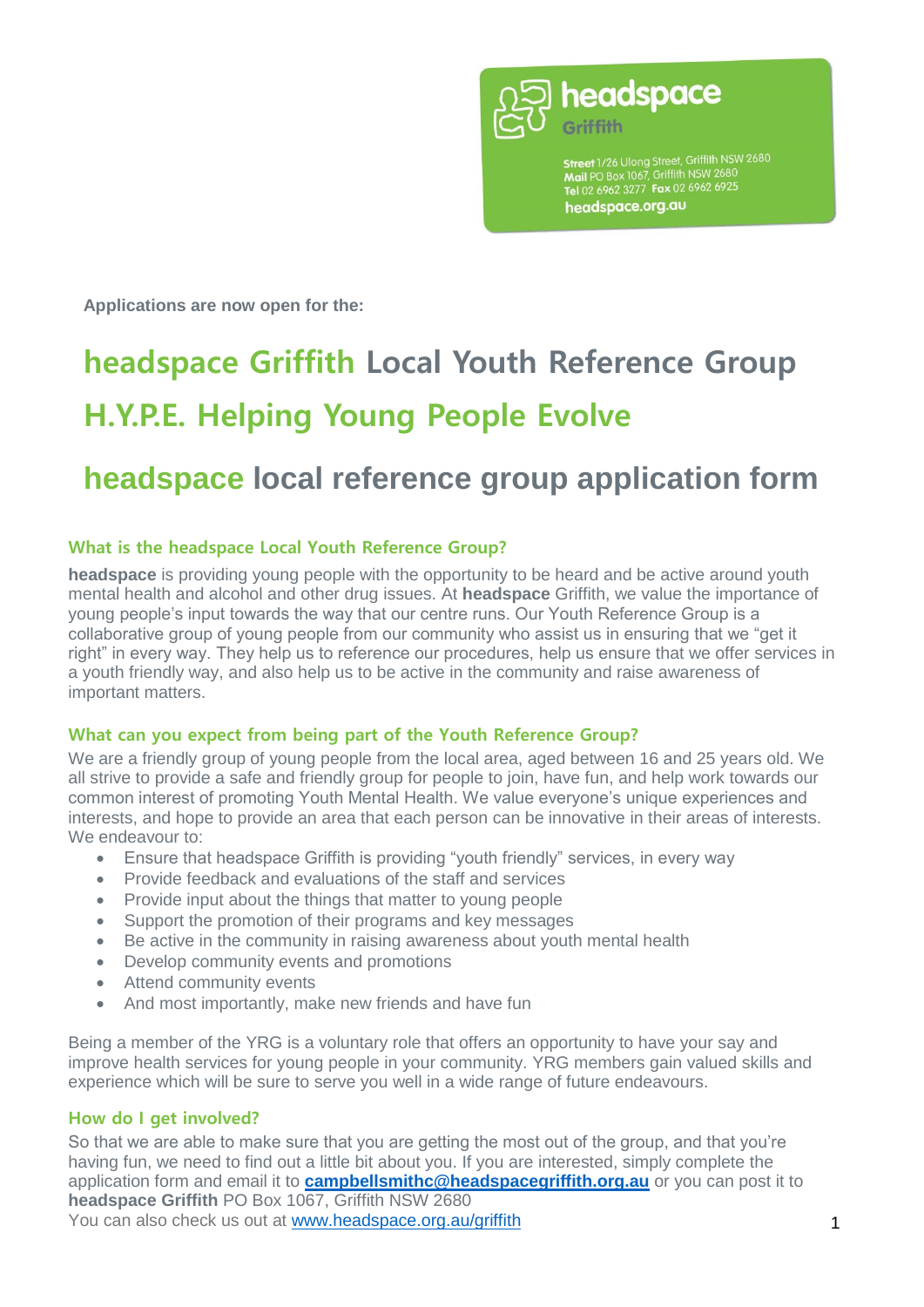

**Street** 1/26 Ulong Street, Griffith NSW 2680<br>**Mail** PO Box 1067, Griffith NSW 2680<br>**Tel** 02 6962 3277 **Fax** 02 6962 6925<br>**headspace.org.au** 

|                      | <b>Personal Details</b> |  |
|----------------------|-------------------------|--|
| <b>Name</b>          |                         |  |
| <b>Phone</b>         |                         |  |
| <b>Email</b>         |                         |  |
| <b>Address</b>       |                         |  |
|                      |                         |  |
| <b>Date of Birth</b> |                         |  |
| <b>Sex</b>           |                         |  |
|                      |                         |  |

| What languages do you speak at<br>home?                                               |  |
|---------------------------------------------------------------------------------------|--|
| Where were you born?                                                                  |  |
|                                                                                       |  |
| Are you Aboriginal or Torres Strait<br>Islander?                                      |  |
| Are you from a rural or remote area?                                                  |  |
| Do you have a family member with a<br>mental illness?                                 |  |
| Do you identify as having/had a mental<br>illness?                                    |  |
| Is this something that you would be<br>happy (and feel comfortable) talking<br>about? |  |